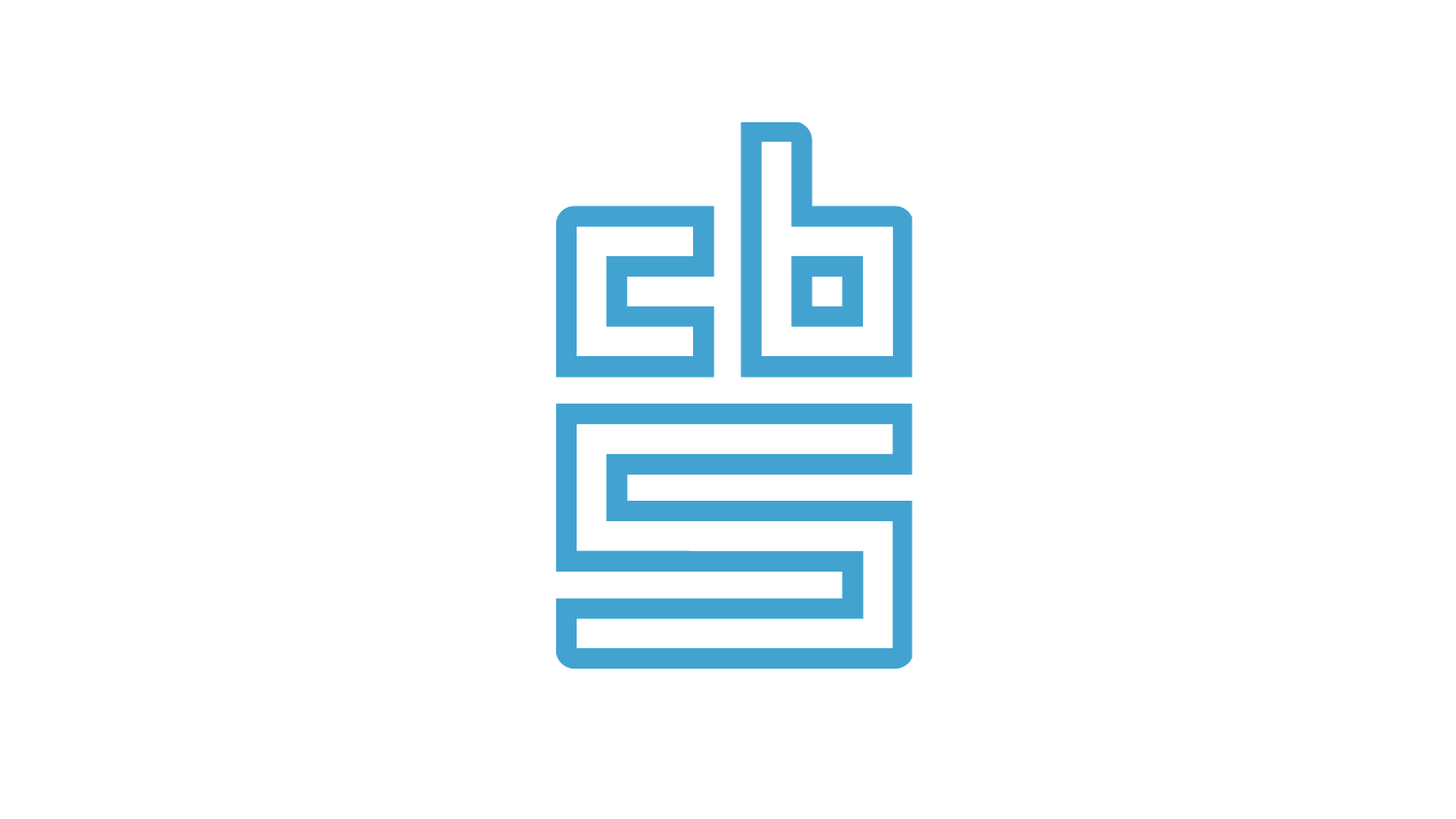

#### **Area B1 – SEEA Central Framework**

Sjoerd Schenau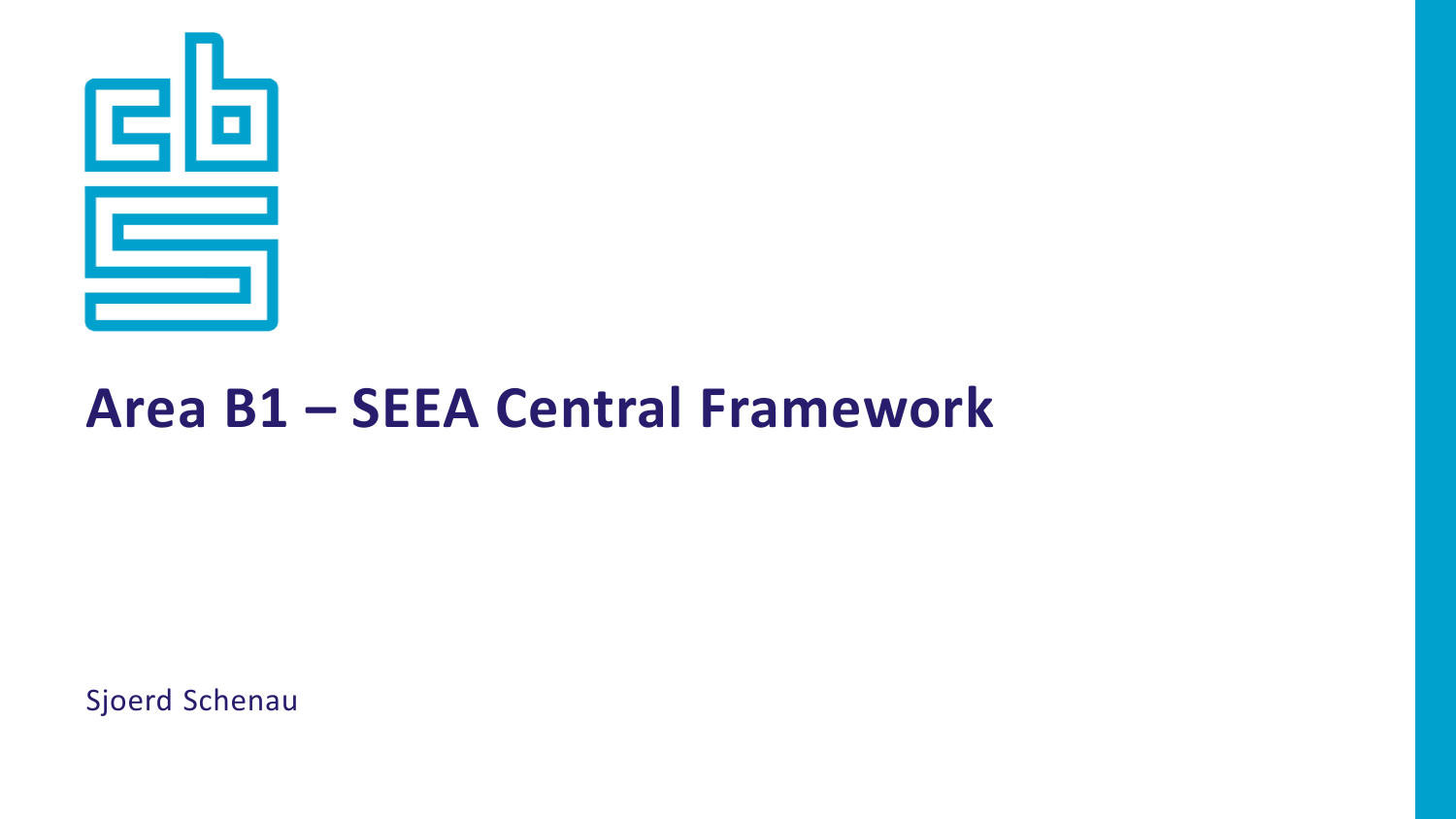#### **This session**

- Progress on the priority areas of work
- Status of the guidance notes of the Wellbeing and Sustainability Task Team

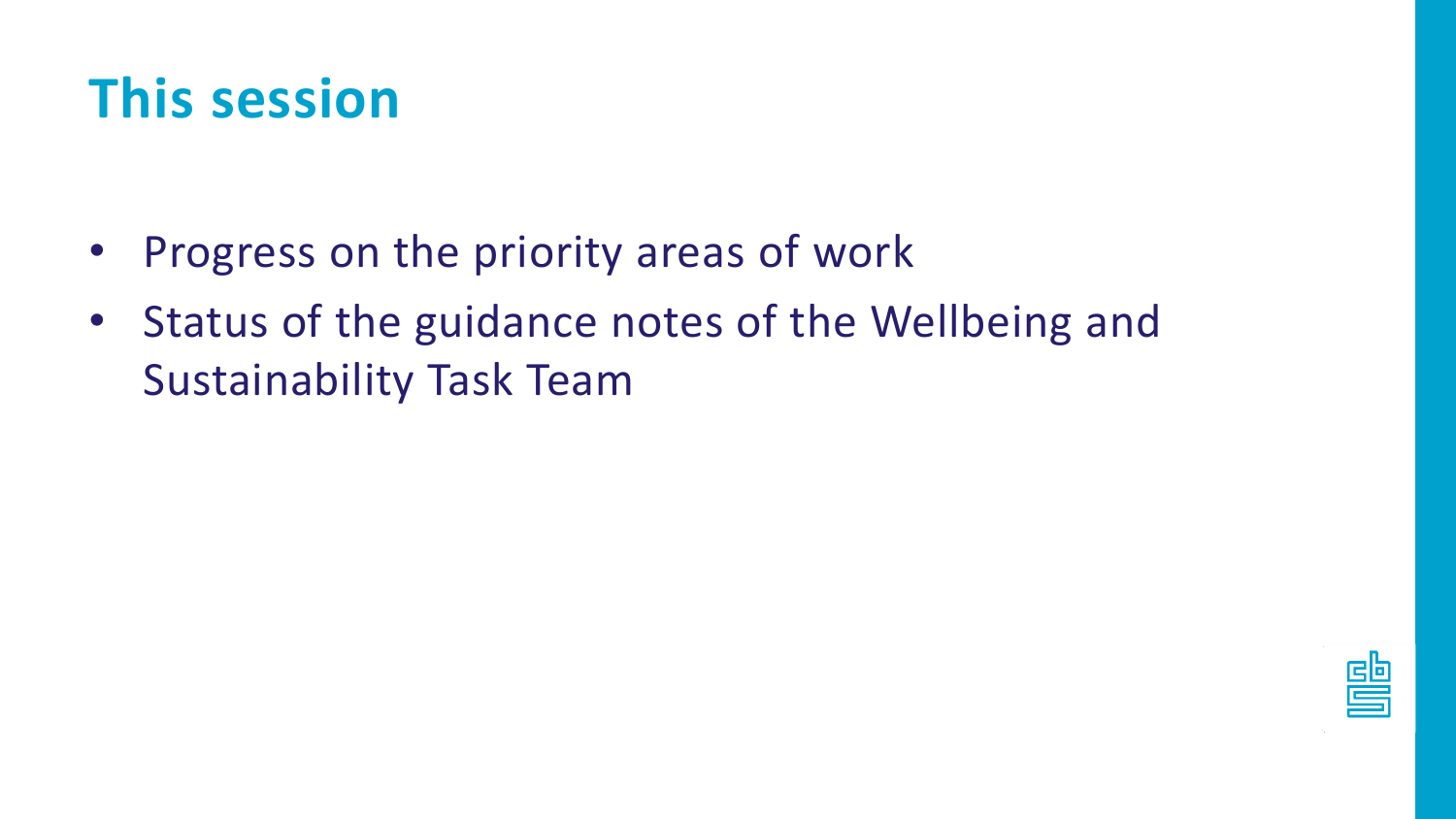# **1) Revision of international classifications**



- **International Standard Classification of All Economic Activities (ISIC)**
- **Central Product classification (CPC)**
- **The Classification of Environmental Activities (CEA)**
- **Standard International Energy Product Classification (SIEC)**
- **Classification of the Functions of Government (COFOG)**

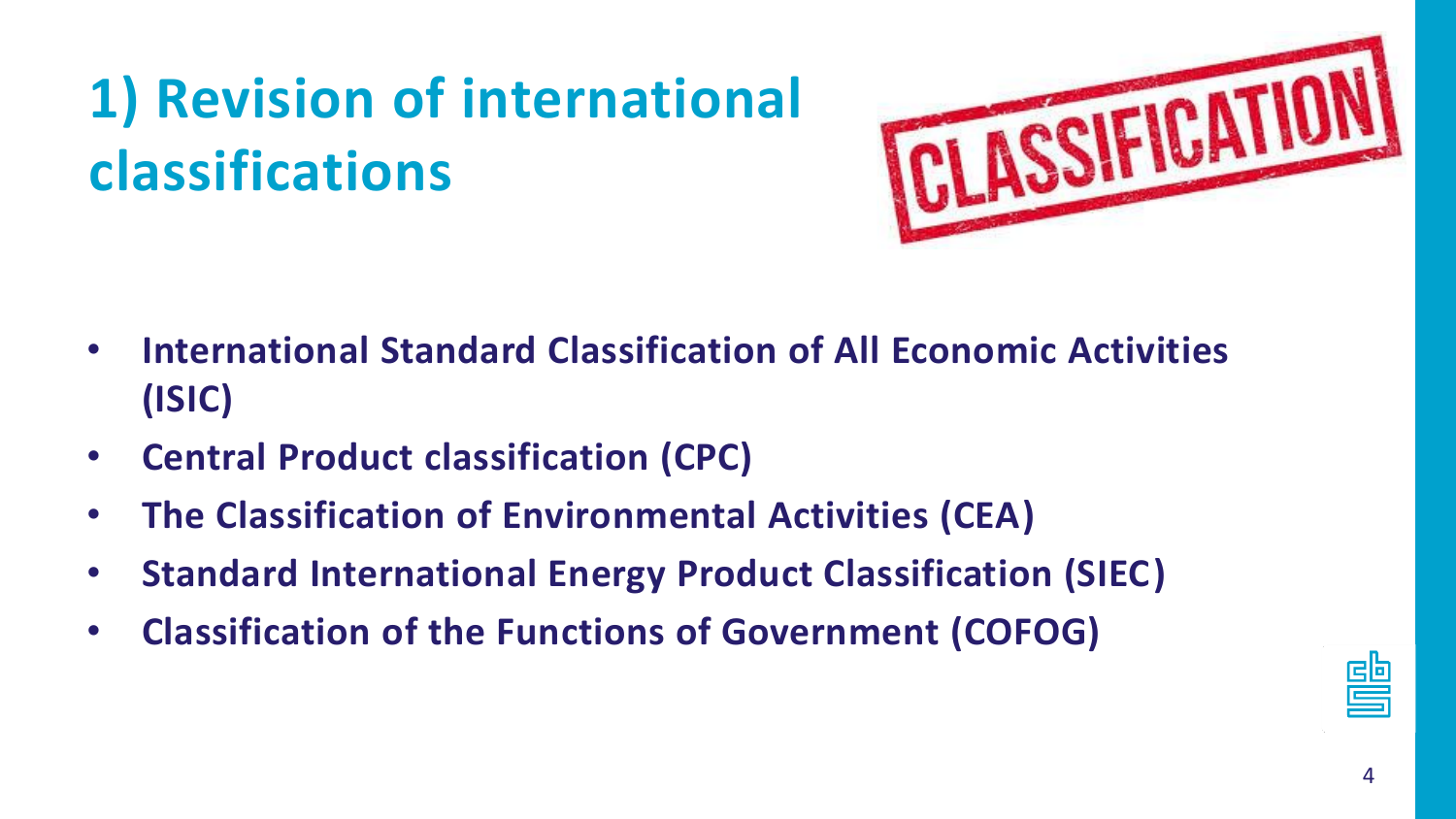# **2) Contribution to and coordination with the update of the 2008 SNA**

- A collaboration agreement between the Committee, the Advisory Expert Group on National Accounts and the Inter Secretariat Working Group on National Accounts has been set up
- The work of the SEEA CF TC focuses on the issues being addressed by the sub-task team on environmental economic accounting



System of **National Accounts** 

2008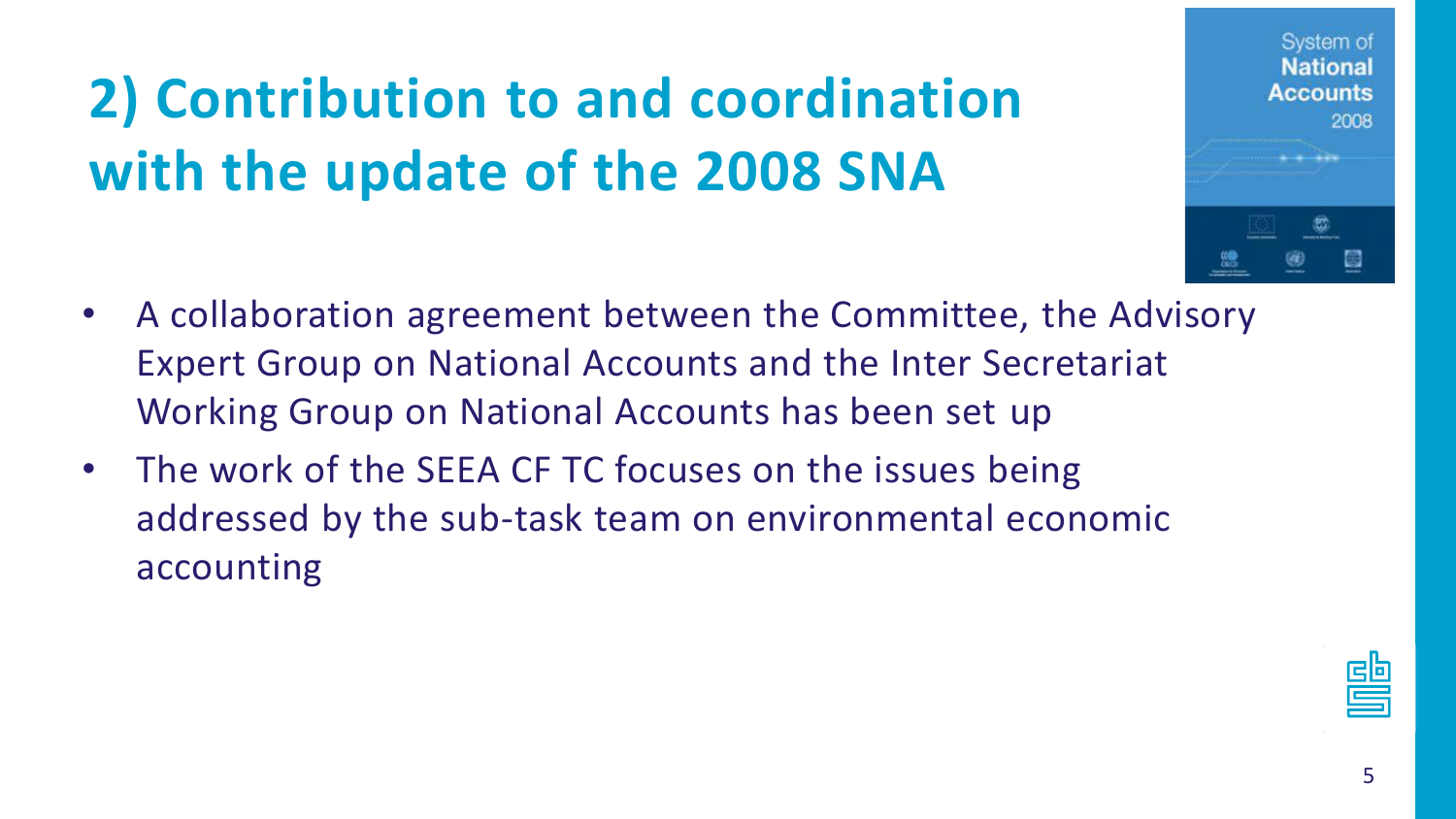### **Technical Notes for SEEA CF**

- Review of technical notes on EPEA and EGSS prepared by Eurostat
- Input for the upcoming revision of COFOG and the ongoing discussion on measuring biodiversity, climate change mitigation and adaptation expenditures